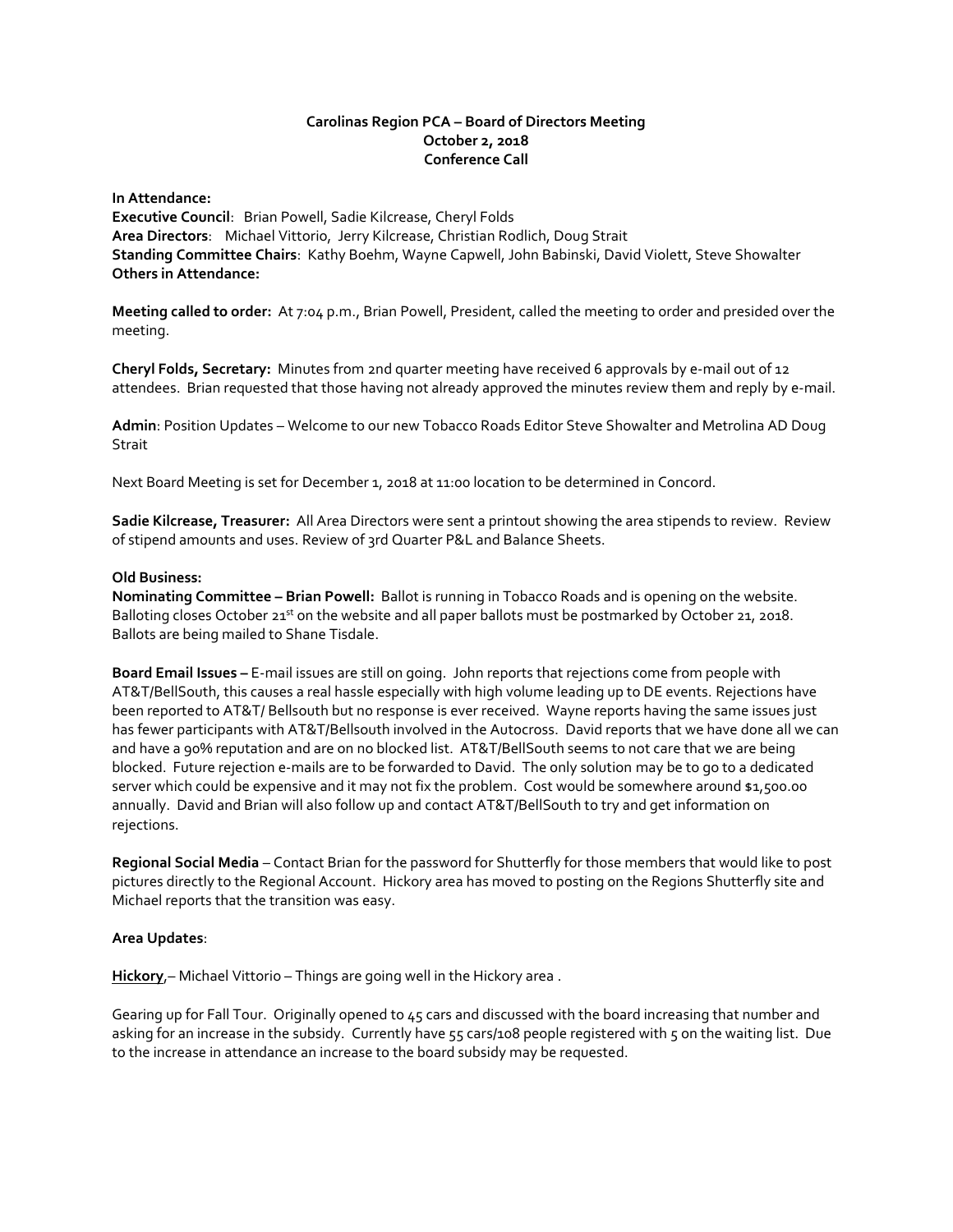**Lake Norman**-Christian Rodlich – Monthly meetings are having 25 to 40 in attendance. The meetings have found a permanent home at the Peninsula Yacht Club in Cornelius which has worked out really well. Is having presenters every month at the meetings. Have had 2 drives so far with a  $3^{rd}$  coming up in November. Drives have 15 to 16 cars with 20 – 25 people in attendance. Has started talking about the Christmas Party and seems to be quite a bit of interest. Will work on possibly a joint Christmas Party with the Metrolina Area. Is also planning on meeting with Michael in the Hickory Area to get some more ideas. Starting to become a more established area.

**Metrolina**, Doug Strait – Held 1<sup>st</sup> meeting in September, it was the lightest meeting in years thanks to Florence, normally have  $35 - 50$  people. Meetings are held on the  $3^{rd}$  Wednesday of each month at the Waldhorn and looking to keep that going forward. The current 2019 plan is to maybe have a drive once a quarter, has some great members to help map the drives. Trying to have a little more creativity, something tried recently was a MacGyver's tips and tricks. Planning a wine and shine at a local winery in October or November. Currently planning a joint Christmas party with the Lake Norman Area.

# **Sandhills**, Marty Barrett – No Report

**Triad**, Jerry Kilcrease – Triad Area is a pretty active area and have been busy since the last board meeting. Still meeting at the same location in Kernersville which is about ½ way between our membership. Currently have around 440 members and average 50 at meetings which is about 11%. Always trying to find new ways to increase more members involved at meetings. Any ideas about getting more members motived to come to meetings would be greatly appreciated. Roads and Rails had 34 cars registered, Robert VanCamp and Charlie Massler were the co-chairs and did a great job. Biggest thing and most important thing after everyone having a great time is that we were able to donate \$12,300.00 to Camp Hanes which supports helping less fortunate kids go to camp. Porsche Coral held at the American Children's Home, which is another one of our major events, had 26 cars for the Shine and Show and as a club we were proud to present a check for \$3,028.00 for the Children's Home. We do that every year and anticipate doing this again in 2019, once dates are planned that will be posted in Tobacco Roads and on the website. Something unusual we need this year was we were invited to be the featured car club at the Greensboro Cars and Coffee and had about 30 cars, saw a lot of members I don't normally see at other events. This tells me that a lot of members may not come to our events they are attending other events to show their cars. Next and last event since the last meeting was a joint tech session with the Sandhills Area and got Porsche of Greensboro to sponsor, has Michelin Tires & Winn Products there to talk about the products. It was a great meeting and meet members from other areas. Also have a lunch catered by Porsche of Greensboro which was much appreciated. Upcoming events are Oktoberfest, this is gone on for 6 or 7 years and this year is set for 10/13/18, all members are welcome to attend, sponsored by Porsche of Greensboro with an Autocross which is held as a separate event and a Shine and Show for those that don't care to drive around cones and catered lunch. The cost is \$20.00 per car for the Shine and Show with all money going to Charity. Flyers that describe the event are on line and an e-mail blast has been set out. Hopefully the October Tobacco Roads will hit soon and the information will be in there. The last event for the year is the Christmas party is set for December  $4<sup>th</sup>$  and will be sponsored by Porsche of Greensboro and held in Greensboro, anyone within driving distance that would care to join us please do.

## **Triangle**, Adam Morrison – No Report

**Upstate**,– Robert Rainer – No Report

## **Committee Updates:**

**Advertising** – Sadie Kilcrease – Currently as of September 30th we have \$9,077.00 in advertising income. We are currently down to just 9 advertisers for the remainder of the year. Unless we get a new advertiser I'm expecting income to be only \$1,200.00 so this will be the lowest income we have had. We did lose a couple advertisers at the end of 2017. Also Carolina Coach Crafters, not sure if they are in the Lake Norman Area or Hickory (Christian confirms they are Lake Norman Area in Mooresville), has been calling Tim to renew and he said they are working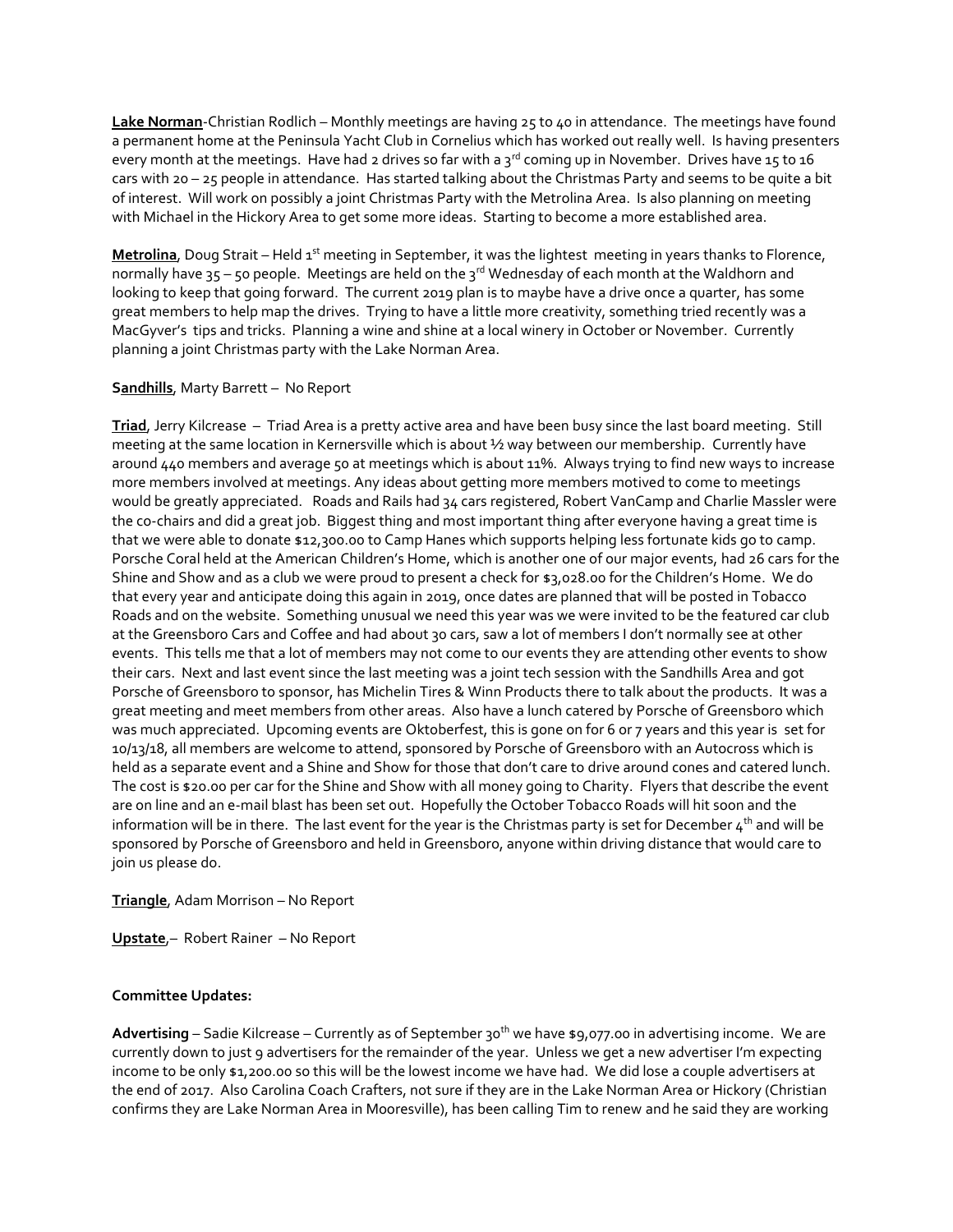on major changes so waiting to hear back from him. Christian will talk to them, usually sees him at some of the area events.

**Autocross**, Wayne Capwell – Had some equipment issues at the August autocross and equipment has been sent off to Race America fixed and returned. Explanation for why both the primary and backup went out so may look for someone local to work on the equipment. . September Event 4 was rescheduled to October 28<sup>th</sup> due to Florence. Still hope to have a good turnout for Oktoberfest Event 5, usually get about 25 and the rescheduled Greenville Event 4.

**DE Chair-** John Babinski – DE at CPM in September was very hot for a Fall DE. Keeping people hydrated was the big thing. Participation down a little bit only had 85 participants which affected our financials. Had heavy fog on Sunday and lost 1 session out of everyone's run groups but it cleared up suddenly in about 10 minutes and got back on schedule. Good event overall with positive comments from members. This was the 1<sup>st</sup> event for Steve Berrier the co-chair, he is starting to good a good feel for the events. VIR in November had 100 register within the first 24 hours with 215 current registrations. A little short on instructors which is keeping us a little on hold with our student sign ups. Working on trying to get a few more instructors. If Jerry and Michael could contact Porsche of Greensboro and Porsche of Hickory since they are sponsors for the event to see if they want to do any kind of displays that would be great. McKensie which was a minor sponsor changed their business model and transferred their minor sponsorship over to Quantum Motor Sports which is an onsite company that does race prep. Will be a full event at VIR but we are getting hit with higher full fees may burden the financials as well so that we won't see the kind of numbers we have seen in the past. Winter Seminar is set for January 20, 2019, March DE at CMP is set for March 15, 2019 with the Fall DE set for September after Labor Day.

**Chief Instructor,** Shane Tisdale by John Babinski – Shane and John have started talking about getting new equipment for the DE maybe replacing some of the old communication devices and with the new rules some of the Simpson hybrid Hans Devices. Will work on a proposal of equipment and cost to bring to that before the board.

**Goodie Store**, Kathy Boehm – Is scheduled to take the Goodie Store to the Hickory Meeting October 9th and is open to doing that for other areas as well. Went to the Triad Meeting in June and had a good turnout. Will be at VIR in November which is always a good way to end the year for the Goodie Store.

**Van Update**, Herbert Boehm by Kathy Boehm– Van has had the Freon charged and otherwise is good.

## **Membership –** no report

**Tobacco Road,** Steve Showalter – Thanks to everyone for their patience, the editing software is not an easy piece of software but Robert has been so helpful over the last 3 months both by phone and in person. Getting a handle on it now. As mentioned to some of you to make delivery time which is tight at the end of the month I have slated the 23<sup>rd</sup> of the month as the deadline. Editing takes most of a week, printing takes about 4 days and then according to the printer 4 to 7 days from Post Office to mail boxes. So if you back into this timeline you can see why we need to have the 23<sup>rd</sup> of the month as the deadline. Also I have run into this a couple of times receiving format. Would like articles to be in Word Format and Photos as a separate file in text not where to place photos. If you have questions please send a note and he will send examples. Need 1 or 2 feature articles for each issue

**Web Management,** David Violett – Nothing additional on the Webb

#### **New Business:**

**3 Region Spring Tour – Brian Powell:** Registration will open for this event in January.

Regional Board Planning Meeting to be held in January with date and location to be determined. Noted that January  $5^{th}$  and  $12^{th}$  are not good dates.